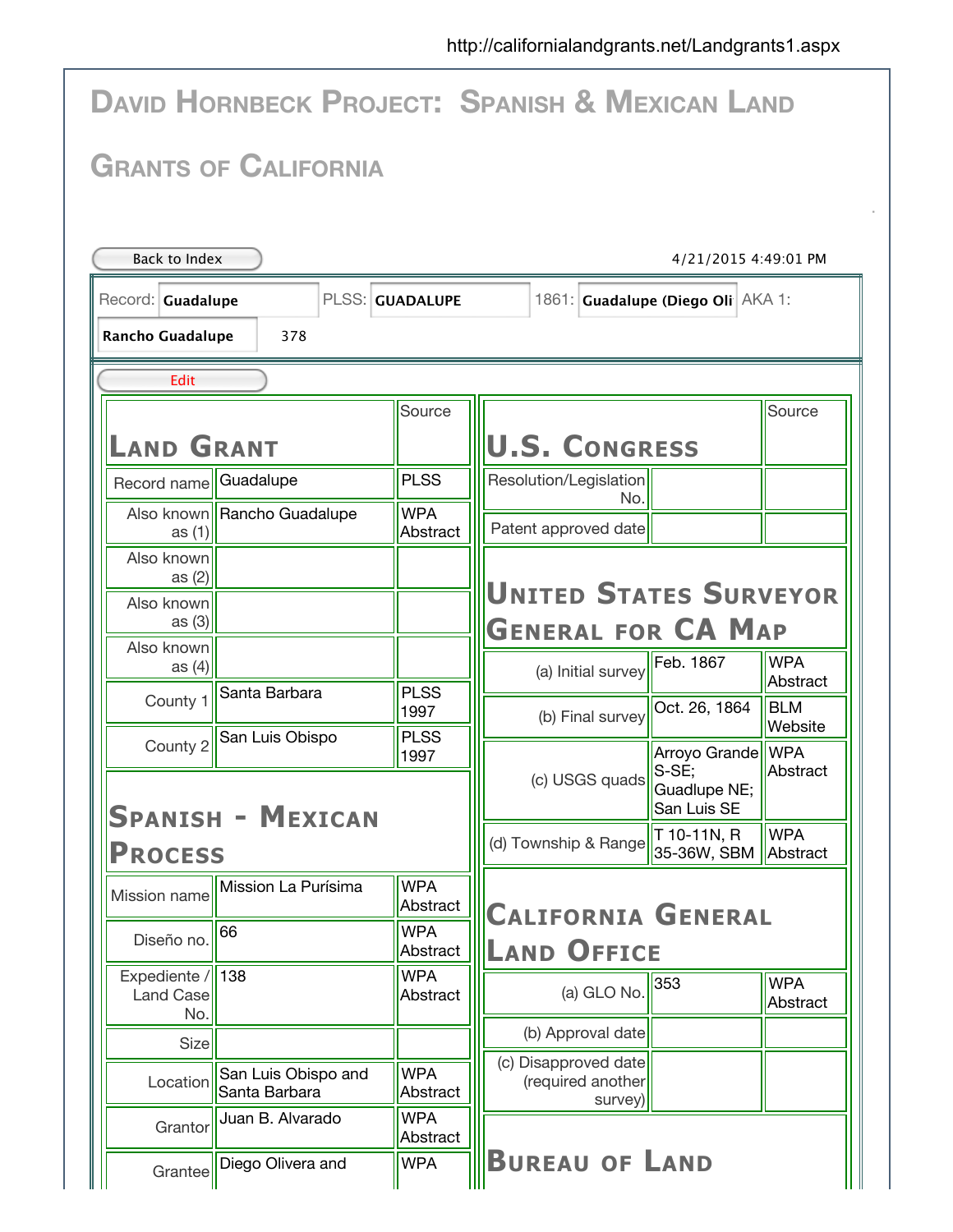|                                       | <b>Teodoro Arellanes</b>                                          |                        | Abstract    MANAGEMENT DOCUMENTS              |                                            |                                                  |
|---------------------------------------|-------------------------------------------------------------------|------------------------|-----------------------------------------------|--------------------------------------------|--------------------------------------------------|
| founded                               | Date granted   1st, Apr. 8, 1837; 2nd,<br>/ Mission Mar. 21, 1840 | <b>WPA</b><br>Abstract | (a) CDI Doc ID No.                            | 1812042                                    | <b>BLM</b><br>Website -<br><b>CDI</b><br>Details |
| <b>U.S. PATENT PROCESS</b>            |                                                                   |                        | (b) Land Patent<br><b>Details</b>             |                                            |                                                  |
| Claimant(s)                           | Diego Olivera and<br><b>Teodoro Arellanes</b>                     | <b>WPA</b><br>Abstract |                                               | CACAAA<br>080102                           | <b>BLM</b><br>Website -                          |
| filed                                 | Date claim Feb. 24, 1852                                          | <b>WPA</b><br>Abstract | i) Accession / BLM<br>Serial No.              |                                            | Land<br>Patent<br>Details                        |
| Size claimed                          |                                                                   |                        |                                               |                                            |                                                  |
| Acreage                               | 32,408.03 acres                                                   | <b>WPA</b><br>Abstract | ii) Patent issuance                           | Mar. 1, 1870                               | <b>BLM</b><br>Website -<br>Land                  |
| Patent date                           | Mar. 1, 1870                                                      | <b>WPA</b><br>Abstract | date                                          |                                            | Patent<br><b>Details</b>                         |
| Patentee(s)                           | Diego Olivera and<br><b>Teodoro Arellanes</b>                     | <b>WPA</b><br>Abstract |                                               | 44,805.15                                  | <b>BLM</b><br>Website -                          |
| County                                | San Luis Obispo and<br>Santa Barbara                              | <b>WPA</b><br>Abstract | iii) Total acres                              |                                            | Land<br>Patent<br>Details                        |
| County -<br>Patent No.                | Vol. B, pp. 428-434; A,<br>Book of $\vert$ pp. 489-492            | <b>WPA</b><br>Abstract | (c) Private Land Claim<br>Transcript          | Handwritten -<br>16 pages,<br>Mar. 1, 1870 | <b>BLM</b><br>Website -<br>Patents               |
| County - Map<br>Page No.              |                                                                   |                        |                                               |                                            |                                                  |
| County - APN<br>No.                   |                                                                   |                        | <b>CALIFORNIA STATE LAND</b><br><b>OFFICE</b> |                                            |                                                  |
|                                       | <b>BOARD OF LAND</b>                                              |                        |                                               | Pacific Ocean                              | Grants of                                        |
|                                       | <b>COMMISSIONERS</b>                                              | (a) Watercourse        |                                               | Land<br>Made by<br>Spanish-                |                                                  |
| (a)<br>Confirmation<br>date           | Dec. 6, 1853                                                      | <b>WPA</b><br>Abstract |                                               |                                            | Mexican<br>Authorities<br>Report                 |
| (b) Rejected<br>date                  |                                                                   |                        |                                               | T9-11N, R35-<br>36W; T10N,                 | Grants of<br>Land                                |
| (c) Land $353$<br>Office / GLO<br>No. |                                                                   | <b>WPA</b><br>Abstract | (b) Township & Range                          | R34W; SBM                                  | Made by<br>Spanish-<br>Mexican<br>Authorities    |
| survey                                | (d) Initial Feb. 1867                                             | <b>WPA</b><br>Abstract |                                               |                                            | Report                                           |
|                                       | <b>U.S. DISTRICT COURT</b>                                        |                        | <b>ADDITIONAL DATA</b>                        |                                            |                                                  |
| (a)                                   | Sep. 25, 1855                                                     | <b>WPA</b>             | <b>Additional Data 1</b>                      |                                            |                                                  |
| Confirmation<br>date                  |                                                                   | Abstract               | <b>Additional Data 2</b>                      |                                            |                                                  |
| (b) Dismissed<br>date                 |                                                                   |                        | <b>Additional Data 3</b>                      |                                            |                                                  |
| (c) Case No.                          | 39 S.D.                                                           | <b>WPA</b>             |                                               |                                            |                                                  |